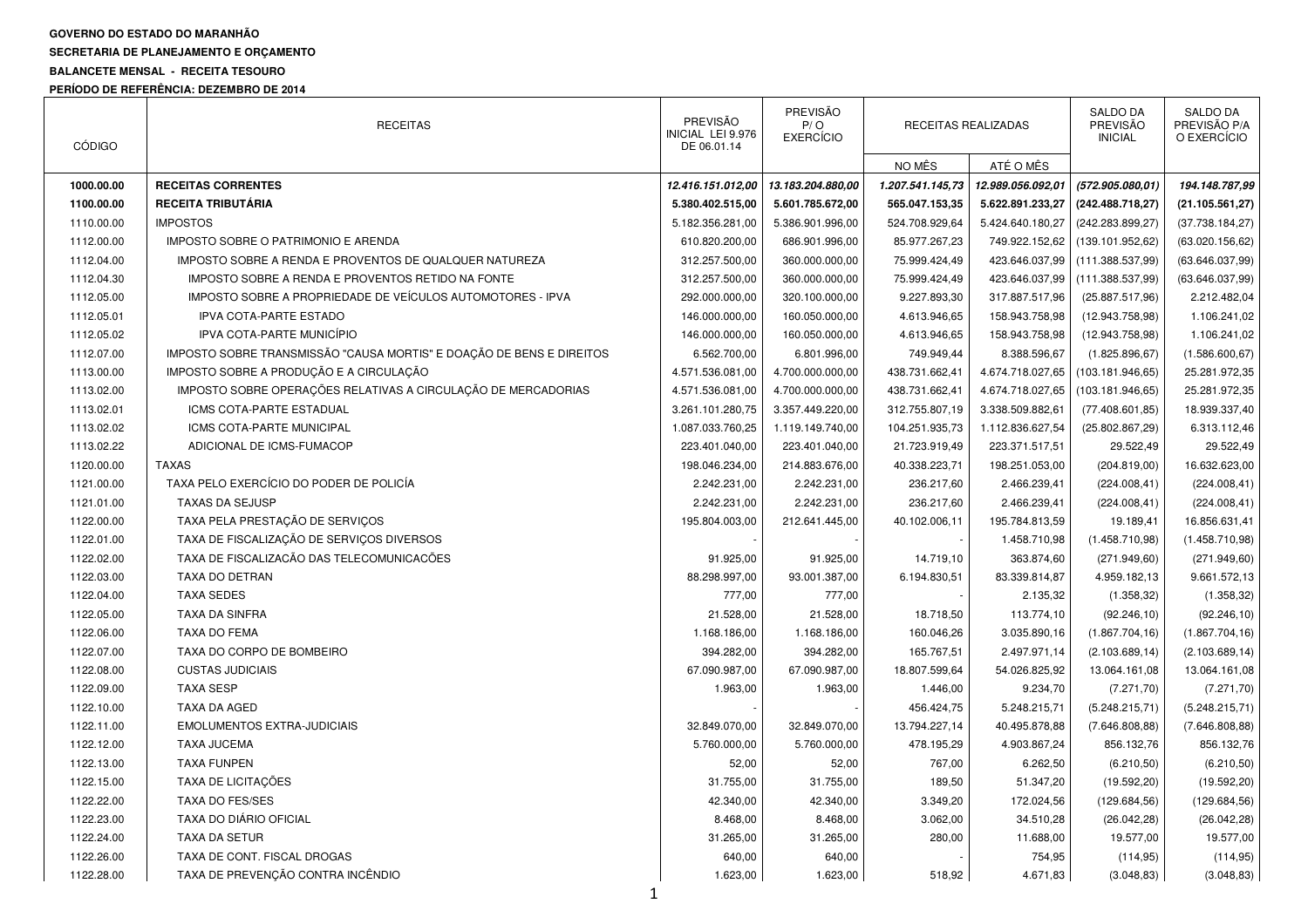| 1122.31.00 | OUTRAS TAXAS DE SERVIÇOS JUDICIAIS                              | 10.145,00        | 12.145.197,00    | 1.864,79       | 7.360,65                          | 2.784,35          | 12.137.836,35   |
|------------|-----------------------------------------------------------------|------------------|------------------|----------------|-----------------------------------|-------------------|-----------------|
| 1200.00.00 | RECEITA DE CONTRIBUICÕES                                        |                  |                  |                |                                   |                   |                 |
| 1210.00.00 | CONTRIBUICÕES SOCIAIS                                           |                  |                  |                |                                   |                   |                 |
| 1210.29.00 | CONTRIB. PREVIDENCIÁRIA DO REGIME PRÓPRIO                       |                  |                  |                |                                   |                   |                 |
| 1210.29.01 | CONTRIB. PATRONAL-ATIVO CIVIL                                   |                  |                  |                |                                   |                   |                 |
| 1210.29.02 | CONTRIB. PATRONAL-ATIVO MILITAR                                 |                  |                  |                |                                   |                   |                 |
| 1210.29.07 | CONTRIB. SERVIDOR-ATIVO CIVIL                                   |                  |                  |                |                                   |                   |                 |
| 1210.29.08 | CONTRIB. SERVIDOR-ATIVO MILITAR                                 |                  |                  |                |                                   |                   |                 |
| 1210.29.09 | CONTRIB. SERVIDOR-INATIVO CIVIL                                 |                  |                  |                |                                   |                   |                 |
| 1210.29.10 | CONTRIB. SERVIDOR-INATIVO MILITAR                               |                  |                  |                |                                   |                   |                 |
| 1210.29.11 | CONTRIB. PENSIONISTA CIVIL                                      |                  |                  |                |                                   |                   |                 |
| 1210.29.12 | CONTRIB. PENSIONISTA MILITAR                                    |                  |                  |                |                                   |                   |                 |
| 1210.46.00 | COMP. PREV/REG GERAL E OS REG. PROP. PREV. SERV.                |                  |                  |                |                                   |                   |                 |
| 1220.00.00 | CONTRIBUIÇÕES ECONÔMICAS                                        |                  |                  |                |                                   |                   |                 |
| 1300.00.00 | <b>RECEITA PATRIMONIAL</b>                                      | 77.149.837,00    | 117.686.878,00   | 6.369.459,72   | 115.501.976,02                    | (38.352.139,02)   | 2.184.901,98    |
| 1310.00.00 | RECEITAS IMOBILIÁRIAS                                           | 91.546,00        | 91.546,00        |                | 1.110,73                          | 90.435,27         | 90.435,27       |
| 1320.00.00 | RECEITAS DE VALORES MOBILIÁRIOS                                 | 77.058.291,00    | 117.595.332,00   | 6.369.459,72   | 115.500.865,29                    | (38.442.574, 29)  | 2.094.466,71    |
| 1325.00.00 | REMUNERAÇÃO DE DEPÓSITOS BANCÁRIOS                              | 77.058.291,00    | 117.595.332,00   | 6.369.459,72   | 103.080.415,34                    |                   |                 |
| 1328.00.00 | OUTRAS RECEITAS DE VALORES MOBILIÁRIOS                          |                  |                  |                | 12.420.449,95                     |                   |                 |
| 1330.00.00 | RECEITA PATRIMONIAL A CLASSIFICAR                               |                  |                  |                |                                   |                   |                 |
| 1340.00.00 | COMPENSACÕES FINANCEIRAS                                        |                  |                  |                |                                   |                   |                 |
| 1390.00.00 | OUTRAS RECEITAS PATRIMONIAIS                                    |                  |                  |                |                                   |                   |                 |
| 1600.00.00 | <b>RECEITA DE SERVIÇOS</b>                                      | 183.813,00       | 983.813,00       | 731.095,33     | 2.051.902,64                      | (1.868.089, 64)   | (1.068.089, 64) |
| 1600.01.00 | SERVICOS COMERCIAIS                                             | 118.872,00       | 118.872,00       | 729.657,50     | 1.612.601,30                      | (1.493.729,30)    | (1.493.729, 30) |
| 1600.02.00 | SERVIÇOS FINANCEIROS                                            |                  |                  |                |                                   |                   |                 |
| 1600.06.00 | SERVIÇOS PORTUÁRIOS                                             |                  |                  |                |                                   |                   |                 |
| 1600.12.00 | RECEITAS JUDICIAIS                                              | 57.490,00        | 57.490,00        |                | 26.346,54                         | 31.143,46         | 31.143,46       |
| 1600.13.00 | SERVIÇOS ADMINISTRATIVOS                                        | 7.451,00         | 7.451,00         | 1.437,83       | 4.378,53                          | 3.072,47          | 3.072,47        |
| 1600.16.00 | SERVIÇOS EDUCACIONAIS                                           |                  |                  |                |                                   |                   |                 |
| 1600.17.00 | SERVIÇOS AGROPECURIOS                                           |                  |                  |                |                                   |                   |                 |
| 1600.30.00 | SERVIÇOS DE TRÂNSITO                                            |                  |                  |                |                                   |                   |                 |
| 1600.40.00 | SERVIÇOS AMBIENTAIS                                             |                  |                  |                |                                   |                   |                 |
| 1600.99.00 | OUTROS SERVIÇOS                                                 |                  | 800.000,00       |                | 408.576,27                        | (408.576, 27)     | 391.423,73      |
| 1700.00.00 | <b>TRANSFERÊNCIAS CORRENTES</b>                                 | 6.784.471.445,00 | 7.268.118.400,00 | 620.642.925,75 | 7.112.538.034,86                  | (328.066.589, 86) | 155.580.365,14  |
| 1720.00.00 | TRANSFERÊNCIAS INTERGOVERNAMENTAIS                              | 6.782.771.445,00 | 7.259.375.310,00 | 629.110.507,02 | 7.089.019.358,81                  | (306.247.913,81)  | 170.355.951,19  |
| 1721.00.00 | TRANSFERÊNCIAS DA UNIÃO                                         | 5.653.421.445,00 | 6.130.025.310,00 | 541.726.260,43 | 5.978.371.552,44                  | (324.950.107, 44) | 151.653.757,56  |
| 1721.01.00 | PARTICIPAÇÃO NA RECEITA DA UNIÃO                                | 4.994.600.000,00 | 5.300.405.669,00 | 504.882.034,10 | 5.287.642.795,84                  | (293.042.795, 84) | 12.762.873,16   |
| 1721.01.01 | COTA-PARTE DO FUNDO DE PARTICIPAÇÃO DOS ESTADOS                 | 4.950.000.000,00 | 5.255.805.669,00 | 500.698.435,72 | 5.240.968.812,18 (290.968.812,18) |                   | 14.836.856,82   |
| 1721.01.12 | COTA-PARTE DO IMPOSTO SOBRE PRODUTOS INDUSTRIALIZADOS-IPI       | 44.600.000,00    | 44.600.000,00    | 4.183.598,38   | 43.114.816,17                     | 1.485.183,83      | 1.485.183,83    |
|            | COTA-PARTE ESTADOS                                              | 33.450.000,00    | 33.450.000,00    | 3.137.698,79   | 32.336.112,13                     | 1.113.887,87      | 1.113.887,87    |
|            | COTA-PARTE MUNICÍPIOS                                           | 11.150.000,00    | 11.150.000,00    | 1.045.899,60   | 10.778.704,04                     | 371.295,96        | 371.295,96      |
| 1721.01.13 | CONTRIBUIÇÃO DE INTERVENÇÃO NO DOMÍNIO ECONÔMICO                |                  |                  |                | 3.558.567,56                      | (3.558.567, 56)   | (3.558.567, 56) |
|            | <b>COTA-PARTE ESTADOS</b>                                       |                  |                  |                | 2.668.925,67                      | (2.668.925, 67)   | (2.668.925, 67) |
|            | COTA-PARTE MUNICÍPIOS                                           |                  |                  |                | 889.641,89                        | (889.641, 89)     | (889.641, 89)   |
| 1721.01.30 | COTA-PARTE CONTRIBUIÇÃO SALÁRIO EDUCAÇÃO QUOTA ESTADUAL/FEDERAL |                  |                  |                |                                   |                   |                 |
| 1721.01.32 | COTA-PARTE IMPOSTO/O.C. CAMB. E SEG. T.V.M. COMER. OURO         |                  |                  |                | 599,93                            | (599, 93)         | (599, 93)       |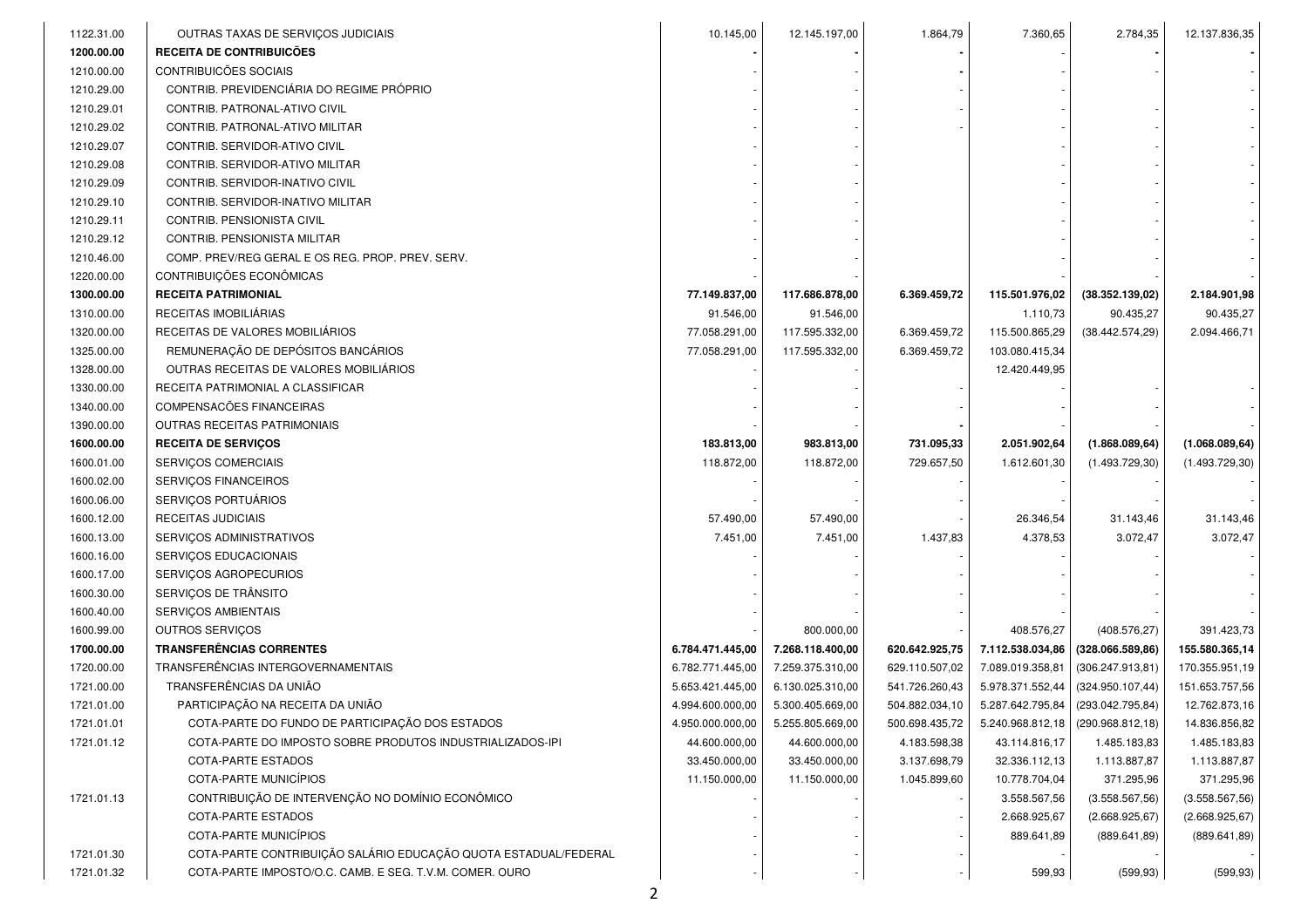| OUTRAS TRANSFERÊNCIAS DA UNIÃO<br>1721.01.99<br>TRANSFERÊNCIAS DA UNIÃO<br>1721.02.00<br>TRANSFERÊNCIA DA COMPENSAÇÃO FINANCEIRA<br>1721.22.00<br>30.000.000,00<br>30.000.000,00<br>8.227.107.63<br>78.782.595,80<br>(48.782.595, 80)<br>(48.782.595, 80)<br>COTA-PARTE COMPENSAÇÃO FINANCEIRA RECURSOS HÍDRICOS - CFRH<br>1721.22.11<br>4.550.000,00<br>4.550.000,00<br>615.606,05<br>5.308.757,90<br>(758.757, 90)<br>(758.757, 90)<br>1721.22.20<br>COTA-PARTE COMPENSAÇÃO FINANCEIRA RECURSOS MINERAIS - CFEM<br>1.450.000,00<br>1.450.000,00<br>105.475,02<br>12.420.136,97<br>(10.970.136,97)<br>(10.970.136,97)<br>1721.22.70<br>COTA-PARTE FUNDO ESPECIAL DO PETRÓLEO - FEP<br>61.053.700,93<br>24.000.000,00<br>24.000.000,00<br>7.506.026,56<br>(37.053.700, 93)<br>(37.053.700, 93)<br>TRANSFERÊNCIAS DE RECURSOS DO SISTEMA ÚNICO DE SAÚDE-SUS FUNDO A FUNDO<br>398.147.423,00<br>1721.33.00<br>481.579.623,00<br>20.074.351,94<br>415.556.329,83<br>(17.408.906, 83)<br>66.023.293,17<br>CONV. FUNASA/SES 0371/2009<br>1721.33.06<br>1.131.748,00<br>1.131.748,00<br>2.003.022,90<br>(871.274,90)<br>(871.274,90)<br>CONV. MDS E COMB A FOME PROG. LEITE é VIDA<br>1721.33.07<br>5.807.042,00<br>5.807.042,00<br>4.885.000,00<br>922.042,00<br>922.042,00<br>1721.33.08<br>FUNDO ESTADUAL DE SAUDE SUS<br>11.348.737,00<br>11.348.737,00<br>11.348.737,00<br>11.348.737,00<br><b>PROESF</b><br>1721.33.10<br>CONV. SESPA - FUNDAÇÃO NAC DE SAÚDE Nº140/96DF<br>1721.33.11<br>3.701.817,00<br>3.701.817,00<br>3.701.817,00<br>3.701.817,00<br>1721.33.14<br>CONV.FAEC-FNS DIVERSOS PROGRAMAS<br>CONVÊNIO/ SETEPS/ MPAS/ CRECHE/ IDOSOS/ DEFICIENTE<br>1721.33.17<br>MEDIA/ALTA COMPLEXIDADE VIGILÂNCIA SANITÁRIA<br>1721.33.18<br>CONVÊNIO GQV/DST - AIDS DO MINISTÉRIO DA SAÚDE<br>1721.33.31<br>MS/FNS- GOV. ESTADO/GQV/PROJ.ALVORAD<br>1721.33.34<br>SAÚDE GESTÃO PLENA<br>20.074.351,94<br>1721.33.50<br>376.130.071,00<br>459.562.271,00<br>408.668.306,93<br>(32.538.235,93)<br>50.893.964,07<br><b>CONVENIOS DIBERSOS MNS/SES</b><br>1721.33.51<br>CONV.MMS PREVENCAO DE CONTROLE DO CANCER<br>1721.33.60<br>TETO FIANCEIRO VIGILANCIA EM SAUDE (FUNDOVIG)<br>1721.33.61<br>PROGRAMA ESCOLA TÉCNICA MINIST SAÚDE/SES<br>1721.33.65<br>CONV. MNS 2109/ SES SANGUE HEMODERIVADOS<br>1721.33.67<br>1721.33.68<br>CONV.FNS/SES FORTALECIMENTO DE VIG EM SAUDE<br>CONV.MNS/SES REDE FRIOS<br>1721.33.69<br>CONV.426 MNS/SES EPIDEMIOLOGIA<br>1721.33.71<br>CONV 1513 MNS/ SES ATENÇÃO A SAÚDE DA MULHER<br>1721.33.72<br>CONV.MNS 3366/SES FORT.SUS ESTUDOS E PESQUISA<br>1721.33.73<br>CONV. 3107 MS/ SES A TENÇÃO A SAÚDE DO IDOSO<br>1721.33.74<br>CONV.MNS 1438 FORTALECIMENTO DOS CONSELHOS<br>1721.33.75<br>CONV. 2468 MS/ SES PROGR. DE ODONTOLOGIA ESCOLAR<br>1721.33.76<br>CONV. 3107/04 FNS/ SES/ ATENÇÃO SAÚDE DO HOMEM<br>1721.33.77<br>1721.33.78<br>CONV.FNS/SES/ATENCAO SAUDE SIST.PENITENCIARIO<br>28.008,00<br>28.008,00<br>28.008,00<br>28.008,00<br>PROGRAMA DAS ACOES ALIMENTACAO E NUTRICAO/SUS<br>1721.33.81<br>OUTRAS TRANSFERÊNCIAS DO SUS<br>1721.33.99<br>TRANSFERÊNCIAS DE REC. DO FUNDO NACIONAL DO DESENV. EDUCAÇÃO - FNDE<br>1721.35.00<br>72.047.792,00<br>72.047.792,00<br>98.351.183,85<br>(26.303.391, 85)<br>(26.303.391, 85)<br>TRANSFERÊNCIA DO SALÁRIO EDUCAÇÃO<br>1721.35.01<br>21.170.000,00<br>21.170.000,00<br>19.552.511,47<br>1.617.488,53<br>1.617.488,53 |
|----------------------------------------------------------------------------------------------------------------------------------------------------------------------------------------------------------------------------------------------------------------------------------------------------------------------------------------------------------------------------------------------------------------------------------------------------------------------------------------------------------------------------------------------------------------------------------------------------------------------------------------------------------------------------------------------------------------------------------------------------------------------------------------------------------------------------------------------------------------------------------------------------------------------------------------------------------------------------------------------------------------------------------------------------------------------------------------------------------------------------------------------------------------------------------------------------------------------------------------------------------------------------------------------------------------------------------------------------------------------------------------------------------------------------------------------------------------------------------------------------------------------------------------------------------------------------------------------------------------------------------------------------------------------------------------------------------------------------------------------------------------------------------------------------------------------------------------------------------------------------------------------------------------------------------------------------------------------------------------------------------------------------------------------------------------------------------------------------------------------------------------------------------------------------------------------------------------------------------------------------------------------------------------------------------------------------------------------------------------------------------------------------------------------------------------------------------------------------------------------------------------------------------------------------------------------------------------------------------------------------------------------------------------------------------------------------------------------------------------------------------------------------------------------------------------------------------------------------------------------------------------------------------------------------------------------------------------------------------------------------------------------------------------------------------------------------------------------------------------------------------------------------------------------------------------------------------------------------------------------------------------------------------------------------------------------------------------------------------------------------------------------------------------------|
|                                                                                                                                                                                                                                                                                                                                                                                                                                                                                                                                                                                                                                                                                                                                                                                                                                                                                                                                                                                                                                                                                                                                                                                                                                                                                                                                                                                                                                                                                                                                                                                                                                                                                                                                                                                                                                                                                                                                                                                                                                                                                                                                                                                                                                                                                                                                                                                                                                                                                                                                                                                                                                                                                                                                                                                                                                                                                                                                                                                                                                                                                                                                                                                                                                                                                                                                                                                                                      |
|                                                                                                                                                                                                                                                                                                                                                                                                                                                                                                                                                                                                                                                                                                                                                                                                                                                                                                                                                                                                                                                                                                                                                                                                                                                                                                                                                                                                                                                                                                                                                                                                                                                                                                                                                                                                                                                                                                                                                                                                                                                                                                                                                                                                                                                                                                                                                                                                                                                                                                                                                                                                                                                                                                                                                                                                                                                                                                                                                                                                                                                                                                                                                                                                                                                                                                                                                                                                                      |
|                                                                                                                                                                                                                                                                                                                                                                                                                                                                                                                                                                                                                                                                                                                                                                                                                                                                                                                                                                                                                                                                                                                                                                                                                                                                                                                                                                                                                                                                                                                                                                                                                                                                                                                                                                                                                                                                                                                                                                                                                                                                                                                                                                                                                                                                                                                                                                                                                                                                                                                                                                                                                                                                                                                                                                                                                                                                                                                                                                                                                                                                                                                                                                                                                                                                                                                                                                                                                      |
|                                                                                                                                                                                                                                                                                                                                                                                                                                                                                                                                                                                                                                                                                                                                                                                                                                                                                                                                                                                                                                                                                                                                                                                                                                                                                                                                                                                                                                                                                                                                                                                                                                                                                                                                                                                                                                                                                                                                                                                                                                                                                                                                                                                                                                                                                                                                                                                                                                                                                                                                                                                                                                                                                                                                                                                                                                                                                                                                                                                                                                                                                                                                                                                                                                                                                                                                                                                                                      |
|                                                                                                                                                                                                                                                                                                                                                                                                                                                                                                                                                                                                                                                                                                                                                                                                                                                                                                                                                                                                                                                                                                                                                                                                                                                                                                                                                                                                                                                                                                                                                                                                                                                                                                                                                                                                                                                                                                                                                                                                                                                                                                                                                                                                                                                                                                                                                                                                                                                                                                                                                                                                                                                                                                                                                                                                                                                                                                                                                                                                                                                                                                                                                                                                                                                                                                                                                                                                                      |
|                                                                                                                                                                                                                                                                                                                                                                                                                                                                                                                                                                                                                                                                                                                                                                                                                                                                                                                                                                                                                                                                                                                                                                                                                                                                                                                                                                                                                                                                                                                                                                                                                                                                                                                                                                                                                                                                                                                                                                                                                                                                                                                                                                                                                                                                                                                                                                                                                                                                                                                                                                                                                                                                                                                                                                                                                                                                                                                                                                                                                                                                                                                                                                                                                                                                                                                                                                                                                      |
|                                                                                                                                                                                                                                                                                                                                                                                                                                                                                                                                                                                                                                                                                                                                                                                                                                                                                                                                                                                                                                                                                                                                                                                                                                                                                                                                                                                                                                                                                                                                                                                                                                                                                                                                                                                                                                                                                                                                                                                                                                                                                                                                                                                                                                                                                                                                                                                                                                                                                                                                                                                                                                                                                                                                                                                                                                                                                                                                                                                                                                                                                                                                                                                                                                                                                                                                                                                                                      |
|                                                                                                                                                                                                                                                                                                                                                                                                                                                                                                                                                                                                                                                                                                                                                                                                                                                                                                                                                                                                                                                                                                                                                                                                                                                                                                                                                                                                                                                                                                                                                                                                                                                                                                                                                                                                                                                                                                                                                                                                                                                                                                                                                                                                                                                                                                                                                                                                                                                                                                                                                                                                                                                                                                                                                                                                                                                                                                                                                                                                                                                                                                                                                                                                                                                                                                                                                                                                                      |
|                                                                                                                                                                                                                                                                                                                                                                                                                                                                                                                                                                                                                                                                                                                                                                                                                                                                                                                                                                                                                                                                                                                                                                                                                                                                                                                                                                                                                                                                                                                                                                                                                                                                                                                                                                                                                                                                                                                                                                                                                                                                                                                                                                                                                                                                                                                                                                                                                                                                                                                                                                                                                                                                                                                                                                                                                                                                                                                                                                                                                                                                                                                                                                                                                                                                                                                                                                                                                      |
|                                                                                                                                                                                                                                                                                                                                                                                                                                                                                                                                                                                                                                                                                                                                                                                                                                                                                                                                                                                                                                                                                                                                                                                                                                                                                                                                                                                                                                                                                                                                                                                                                                                                                                                                                                                                                                                                                                                                                                                                                                                                                                                                                                                                                                                                                                                                                                                                                                                                                                                                                                                                                                                                                                                                                                                                                                                                                                                                                                                                                                                                                                                                                                                                                                                                                                                                                                                                                      |
|                                                                                                                                                                                                                                                                                                                                                                                                                                                                                                                                                                                                                                                                                                                                                                                                                                                                                                                                                                                                                                                                                                                                                                                                                                                                                                                                                                                                                                                                                                                                                                                                                                                                                                                                                                                                                                                                                                                                                                                                                                                                                                                                                                                                                                                                                                                                                                                                                                                                                                                                                                                                                                                                                                                                                                                                                                                                                                                                                                                                                                                                                                                                                                                                                                                                                                                                                                                                                      |
|                                                                                                                                                                                                                                                                                                                                                                                                                                                                                                                                                                                                                                                                                                                                                                                                                                                                                                                                                                                                                                                                                                                                                                                                                                                                                                                                                                                                                                                                                                                                                                                                                                                                                                                                                                                                                                                                                                                                                                                                                                                                                                                                                                                                                                                                                                                                                                                                                                                                                                                                                                                                                                                                                                                                                                                                                                                                                                                                                                                                                                                                                                                                                                                                                                                                                                                                                                                                                      |
|                                                                                                                                                                                                                                                                                                                                                                                                                                                                                                                                                                                                                                                                                                                                                                                                                                                                                                                                                                                                                                                                                                                                                                                                                                                                                                                                                                                                                                                                                                                                                                                                                                                                                                                                                                                                                                                                                                                                                                                                                                                                                                                                                                                                                                                                                                                                                                                                                                                                                                                                                                                                                                                                                                                                                                                                                                                                                                                                                                                                                                                                                                                                                                                                                                                                                                                                                                                                                      |
|                                                                                                                                                                                                                                                                                                                                                                                                                                                                                                                                                                                                                                                                                                                                                                                                                                                                                                                                                                                                                                                                                                                                                                                                                                                                                                                                                                                                                                                                                                                                                                                                                                                                                                                                                                                                                                                                                                                                                                                                                                                                                                                                                                                                                                                                                                                                                                                                                                                                                                                                                                                                                                                                                                                                                                                                                                                                                                                                                                                                                                                                                                                                                                                                                                                                                                                                                                                                                      |
|                                                                                                                                                                                                                                                                                                                                                                                                                                                                                                                                                                                                                                                                                                                                                                                                                                                                                                                                                                                                                                                                                                                                                                                                                                                                                                                                                                                                                                                                                                                                                                                                                                                                                                                                                                                                                                                                                                                                                                                                                                                                                                                                                                                                                                                                                                                                                                                                                                                                                                                                                                                                                                                                                                                                                                                                                                                                                                                                                                                                                                                                                                                                                                                                                                                                                                                                                                                                                      |
|                                                                                                                                                                                                                                                                                                                                                                                                                                                                                                                                                                                                                                                                                                                                                                                                                                                                                                                                                                                                                                                                                                                                                                                                                                                                                                                                                                                                                                                                                                                                                                                                                                                                                                                                                                                                                                                                                                                                                                                                                                                                                                                                                                                                                                                                                                                                                                                                                                                                                                                                                                                                                                                                                                                                                                                                                                                                                                                                                                                                                                                                                                                                                                                                                                                                                                                                                                                                                      |
|                                                                                                                                                                                                                                                                                                                                                                                                                                                                                                                                                                                                                                                                                                                                                                                                                                                                                                                                                                                                                                                                                                                                                                                                                                                                                                                                                                                                                                                                                                                                                                                                                                                                                                                                                                                                                                                                                                                                                                                                                                                                                                                                                                                                                                                                                                                                                                                                                                                                                                                                                                                                                                                                                                                                                                                                                                                                                                                                                                                                                                                                                                                                                                                                                                                                                                                                                                                                                      |
|                                                                                                                                                                                                                                                                                                                                                                                                                                                                                                                                                                                                                                                                                                                                                                                                                                                                                                                                                                                                                                                                                                                                                                                                                                                                                                                                                                                                                                                                                                                                                                                                                                                                                                                                                                                                                                                                                                                                                                                                                                                                                                                                                                                                                                                                                                                                                                                                                                                                                                                                                                                                                                                                                                                                                                                                                                                                                                                                                                                                                                                                                                                                                                                                                                                                                                                                                                                                                      |
|                                                                                                                                                                                                                                                                                                                                                                                                                                                                                                                                                                                                                                                                                                                                                                                                                                                                                                                                                                                                                                                                                                                                                                                                                                                                                                                                                                                                                                                                                                                                                                                                                                                                                                                                                                                                                                                                                                                                                                                                                                                                                                                                                                                                                                                                                                                                                                                                                                                                                                                                                                                                                                                                                                                                                                                                                                                                                                                                                                                                                                                                                                                                                                                                                                                                                                                                                                                                                      |
|                                                                                                                                                                                                                                                                                                                                                                                                                                                                                                                                                                                                                                                                                                                                                                                                                                                                                                                                                                                                                                                                                                                                                                                                                                                                                                                                                                                                                                                                                                                                                                                                                                                                                                                                                                                                                                                                                                                                                                                                                                                                                                                                                                                                                                                                                                                                                                                                                                                                                                                                                                                                                                                                                                                                                                                                                                                                                                                                                                                                                                                                                                                                                                                                                                                                                                                                                                                                                      |
|                                                                                                                                                                                                                                                                                                                                                                                                                                                                                                                                                                                                                                                                                                                                                                                                                                                                                                                                                                                                                                                                                                                                                                                                                                                                                                                                                                                                                                                                                                                                                                                                                                                                                                                                                                                                                                                                                                                                                                                                                                                                                                                                                                                                                                                                                                                                                                                                                                                                                                                                                                                                                                                                                                                                                                                                                                                                                                                                                                                                                                                                                                                                                                                                                                                                                                                                                                                                                      |
|                                                                                                                                                                                                                                                                                                                                                                                                                                                                                                                                                                                                                                                                                                                                                                                                                                                                                                                                                                                                                                                                                                                                                                                                                                                                                                                                                                                                                                                                                                                                                                                                                                                                                                                                                                                                                                                                                                                                                                                                                                                                                                                                                                                                                                                                                                                                                                                                                                                                                                                                                                                                                                                                                                                                                                                                                                                                                                                                                                                                                                                                                                                                                                                                                                                                                                                                                                                                                      |
|                                                                                                                                                                                                                                                                                                                                                                                                                                                                                                                                                                                                                                                                                                                                                                                                                                                                                                                                                                                                                                                                                                                                                                                                                                                                                                                                                                                                                                                                                                                                                                                                                                                                                                                                                                                                                                                                                                                                                                                                                                                                                                                                                                                                                                                                                                                                                                                                                                                                                                                                                                                                                                                                                                                                                                                                                                                                                                                                                                                                                                                                                                                                                                                                                                                                                                                                                                                                                      |
|                                                                                                                                                                                                                                                                                                                                                                                                                                                                                                                                                                                                                                                                                                                                                                                                                                                                                                                                                                                                                                                                                                                                                                                                                                                                                                                                                                                                                                                                                                                                                                                                                                                                                                                                                                                                                                                                                                                                                                                                                                                                                                                                                                                                                                                                                                                                                                                                                                                                                                                                                                                                                                                                                                                                                                                                                                                                                                                                                                                                                                                                                                                                                                                                                                                                                                                                                                                                                      |
|                                                                                                                                                                                                                                                                                                                                                                                                                                                                                                                                                                                                                                                                                                                                                                                                                                                                                                                                                                                                                                                                                                                                                                                                                                                                                                                                                                                                                                                                                                                                                                                                                                                                                                                                                                                                                                                                                                                                                                                                                                                                                                                                                                                                                                                                                                                                                                                                                                                                                                                                                                                                                                                                                                                                                                                                                                                                                                                                                                                                                                                                                                                                                                                                                                                                                                                                                                                                                      |
|                                                                                                                                                                                                                                                                                                                                                                                                                                                                                                                                                                                                                                                                                                                                                                                                                                                                                                                                                                                                                                                                                                                                                                                                                                                                                                                                                                                                                                                                                                                                                                                                                                                                                                                                                                                                                                                                                                                                                                                                                                                                                                                                                                                                                                                                                                                                                                                                                                                                                                                                                                                                                                                                                                                                                                                                                                                                                                                                                                                                                                                                                                                                                                                                                                                                                                                                                                                                                      |
|                                                                                                                                                                                                                                                                                                                                                                                                                                                                                                                                                                                                                                                                                                                                                                                                                                                                                                                                                                                                                                                                                                                                                                                                                                                                                                                                                                                                                                                                                                                                                                                                                                                                                                                                                                                                                                                                                                                                                                                                                                                                                                                                                                                                                                                                                                                                                                                                                                                                                                                                                                                                                                                                                                                                                                                                                                                                                                                                                                                                                                                                                                                                                                                                                                                                                                                                                                                                                      |
|                                                                                                                                                                                                                                                                                                                                                                                                                                                                                                                                                                                                                                                                                                                                                                                                                                                                                                                                                                                                                                                                                                                                                                                                                                                                                                                                                                                                                                                                                                                                                                                                                                                                                                                                                                                                                                                                                                                                                                                                                                                                                                                                                                                                                                                                                                                                                                                                                                                                                                                                                                                                                                                                                                                                                                                                                                                                                                                                                                                                                                                                                                                                                                                                                                                                                                                                                                                                                      |
|                                                                                                                                                                                                                                                                                                                                                                                                                                                                                                                                                                                                                                                                                                                                                                                                                                                                                                                                                                                                                                                                                                                                                                                                                                                                                                                                                                                                                                                                                                                                                                                                                                                                                                                                                                                                                                                                                                                                                                                                                                                                                                                                                                                                                                                                                                                                                                                                                                                                                                                                                                                                                                                                                                                                                                                                                                                                                                                                                                                                                                                                                                                                                                                                                                                                                                                                                                                                                      |
|                                                                                                                                                                                                                                                                                                                                                                                                                                                                                                                                                                                                                                                                                                                                                                                                                                                                                                                                                                                                                                                                                                                                                                                                                                                                                                                                                                                                                                                                                                                                                                                                                                                                                                                                                                                                                                                                                                                                                                                                                                                                                                                                                                                                                                                                                                                                                                                                                                                                                                                                                                                                                                                                                                                                                                                                                                                                                                                                                                                                                                                                                                                                                                                                                                                                                                                                                                                                                      |
|                                                                                                                                                                                                                                                                                                                                                                                                                                                                                                                                                                                                                                                                                                                                                                                                                                                                                                                                                                                                                                                                                                                                                                                                                                                                                                                                                                                                                                                                                                                                                                                                                                                                                                                                                                                                                                                                                                                                                                                                                                                                                                                                                                                                                                                                                                                                                                                                                                                                                                                                                                                                                                                                                                                                                                                                                                                                                                                                                                                                                                                                                                                                                                                                                                                                                                                                                                                                                      |
|                                                                                                                                                                                                                                                                                                                                                                                                                                                                                                                                                                                                                                                                                                                                                                                                                                                                                                                                                                                                                                                                                                                                                                                                                                                                                                                                                                                                                                                                                                                                                                                                                                                                                                                                                                                                                                                                                                                                                                                                                                                                                                                                                                                                                                                                                                                                                                                                                                                                                                                                                                                                                                                                                                                                                                                                                                                                                                                                                                                                                                                                                                                                                                                                                                                                                                                                                                                                                      |
|                                                                                                                                                                                                                                                                                                                                                                                                                                                                                                                                                                                                                                                                                                                                                                                                                                                                                                                                                                                                                                                                                                                                                                                                                                                                                                                                                                                                                                                                                                                                                                                                                                                                                                                                                                                                                                                                                                                                                                                                                                                                                                                                                                                                                                                                                                                                                                                                                                                                                                                                                                                                                                                                                                                                                                                                                                                                                                                                                                                                                                                                                                                                                                                                                                                                                                                                                                                                                      |
|                                                                                                                                                                                                                                                                                                                                                                                                                                                                                                                                                                                                                                                                                                                                                                                                                                                                                                                                                                                                                                                                                                                                                                                                                                                                                                                                                                                                                                                                                                                                                                                                                                                                                                                                                                                                                                                                                                                                                                                                                                                                                                                                                                                                                                                                                                                                                                                                                                                                                                                                                                                                                                                                                                                                                                                                                                                                                                                                                                                                                                                                                                                                                                                                                                                                                                                                                                                                                      |
|                                                                                                                                                                                                                                                                                                                                                                                                                                                                                                                                                                                                                                                                                                                                                                                                                                                                                                                                                                                                                                                                                                                                                                                                                                                                                                                                                                                                                                                                                                                                                                                                                                                                                                                                                                                                                                                                                                                                                                                                                                                                                                                                                                                                                                                                                                                                                                                                                                                                                                                                                                                                                                                                                                                                                                                                                                                                                                                                                                                                                                                                                                                                                                                                                                                                                                                                                                                                                      |
|                                                                                                                                                                                                                                                                                                                                                                                                                                                                                                                                                                                                                                                                                                                                                                                                                                                                                                                                                                                                                                                                                                                                                                                                                                                                                                                                                                                                                                                                                                                                                                                                                                                                                                                                                                                                                                                                                                                                                                                                                                                                                                                                                                                                                                                                                                                                                                                                                                                                                                                                                                                                                                                                                                                                                                                                                                                                                                                                                                                                                                                                                                                                                                                                                                                                                                                                                                                                                      |
|                                                                                                                                                                                                                                                                                                                                                                                                                                                                                                                                                                                                                                                                                                                                                                                                                                                                                                                                                                                                                                                                                                                                                                                                                                                                                                                                                                                                                                                                                                                                                                                                                                                                                                                                                                                                                                                                                                                                                                                                                                                                                                                                                                                                                                                                                                                                                                                                                                                                                                                                                                                                                                                                                                                                                                                                                                                                                                                                                                                                                                                                                                                                                                                                                                                                                                                                                                                                                      |
| 1721.35.03<br>TRANSF. FNDE/ PNAE<br>144.840,00<br>(144.840,00)<br>(144.840,00)                                                                                                                                                                                                                                                                                                                                                                                                                                                                                                                                                                                                                                                                                                                                                                                                                                                                                                                                                                                                                                                                                                                                                                                                                                                                                                                                                                                                                                                                                                                                                                                                                                                                                                                                                                                                                                                                                                                                                                                                                                                                                                                                                                                                                                                                                                                                                                                                                                                                                                                                                                                                                                                                                                                                                                                                                                                                                                                                                                                                                                                                                                                                                                                                                                                                                                                                       |
| 1721.35.04<br>PROGR. DE INTEG. DA EDUC. PROF. PROEJA                                                                                                                                                                                                                                                                                                                                                                                                                                                                                                                                                                                                                                                                                                                                                                                                                                                                                                                                                                                                                                                                                                                                                                                                                                                                                                                                                                                                                                                                                                                                                                                                                                                                                                                                                                                                                                                                                                                                                                                                                                                                                                                                                                                                                                                                                                                                                                                                                                                                                                                                                                                                                                                                                                                                                                                                                                                                                                                                                                                                                                                                                                                                                                                                                                                                                                                                                                 |
| 1721.35.05<br>CONVÊNIO UEMA CAPES - DEMANDA                                                                                                                                                                                                                                                                                                                                                                                                                                                                                                                                                                                                                                                                                                                                                                                                                                                                                                                                                                                                                                                                                                                                                                                                                                                                                                                                                                                                                                                                                                                                                                                                                                                                                                                                                                                                                                                                                                                                                                                                                                                                                                                                                                                                                                                                                                                                                                                                                                                                                                                                                                                                                                                                                                                                                                                                                                                                                                                                                                                                                                                                                                                                                                                                                                                                                                                                                                          |
| 1721.35.06<br><b>MERENDA ESCOLAR</b><br>39.763.542,00<br>39.763.542,00<br>21.259.666,40<br>18.503.875,60<br>18.503.875,60                                                                                                                                                                                                                                                                                                                                                                                                                                                                                                                                                                                                                                                                                                                                                                                                                                                                                                                                                                                                                                                                                                                                                                                                                                                                                                                                                                                                                                                                                                                                                                                                                                                                                                                                                                                                                                                                                                                                                                                                                                                                                                                                                                                                                                                                                                                                                                                                                                                                                                                                                                                                                                                                                                                                                                                                                                                                                                                                                                                                                                                                                                                                                                                                                                                                                            |
| CONVÊNIO FNDE/SEC. DE EDUCAÇÃO<br>1721.35.07<br>10.483.053,93<br>10.585.000,00<br>10.585.000,00<br>101.946,07<br>10.483.053,93                                                                                                                                                                                                                                                                                                                                                                                                                                                                                                                                                                                                                                                                                                                                                                                                                                                                                                                                                                                                                                                                                                                                                                                                                                                                                                                                                                                                                                                                                                                                                                                                                                                                                                                                                                                                                                                                                                                                                                                                                                                                                                                                                                                                                                                                                                                                                                                                                                                                                                                                                                                                                                                                                                                                                                                                                                                                                                                                                                                                                                                                                                                                                                                                                                                                                       |
| CONVÊNIO INEP/ME/CENSO EDUCACIONAL/SEC. EDUCAÇÃO<br>1721.35.08<br>529.250,00<br>529.250,00<br>511.633,00<br>17.617,00<br>17.617,00                                                                                                                                                                                                                                                                                                                                                                                                                                                                                                                                                                                                                                                                                                                                                                                                                                                                                                                                                                                                                                                                                                                                                                                                                                                                                                                                                                                                                                                                                                                                                                                                                                                                                                                                                                                                                                                                                                                                                                                                                                                                                                                                                                                                                                                                                                                                                                                                                                                                                                                                                                                                                                                                                                                                                                                                                                                                                                                                                                                                                                                                                                                                                                                                                                                                                   |
| 1721.35.99<br>OUTRAS TRANSF. DO FNDE<br>56.780.586,91<br>(56.780.586, 91)<br>(56.780.586, 91)                                                                                                                                                                                                                                                                                                                                                                                                                                                                                                                                                                                                                                                                                                                                                                                                                                                                                                                                                                                                                                                                                                                                                                                                                                                                                                                                                                                                                                                                                                                                                                                                                                                                                                                                                                                                                                                                                                                                                                                                                                                                                                                                                                                                                                                                                                                                                                                                                                                                                                                                                                                                                                                                                                                                                                                                                                                                                                                                                                                                                                                                                                                                                                                                                                                                                                                        |
| TRANSFERÊNCIA FINANCEIRA DO ICMS DESONERAÇÃO<br>1721.36.00<br>24.500.000,00<br>24.500.000,00<br>4.092.075,00<br>24.552.450,00<br>(52.450,00)<br>(52.450,00)                                                                                                                                                                                                                                                                                                                                                                                                                                                                                                                                                                                                                                                                                                                                                                                                                                                                                                                                                                                                                                                                                                                                                                                                                                                                                                                                                                                                                                                                                                                                                                                                                                                                                                                                                                                                                                                                                                                                                                                                                                                                                                                                                                                                                                                                                                                                                                                                                                                                                                                                                                                                                                                                                                                                                                                                                                                                                                                                                                                                                                                                                                                                                                                                                                                          |
| OUTRAS TRANSFERÊNCIAS DA UNIÃO<br>1721.99.00<br>134.126.230,00<br>221.492.226,00<br>4.450.691,76<br>73.486.197,12<br>60.640.032,88<br>148.006.028,88                                                                                                                                                                                                                                                                                                                                                                                                                                                                                                                                                                                                                                                                                                                                                                                                                                                                                                                                                                                                                                                                                                                                                                                                                                                                                                                                                                                                                                                                                                                                                                                                                                                                                                                                                                                                                                                                                                                                                                                                                                                                                                                                                                                                                                                                                                                                                                                                                                                                                                                                                                                                                                                                                                                                                                                                                                                                                                                                                                                                                                                                                                                                                                                                                                                                 |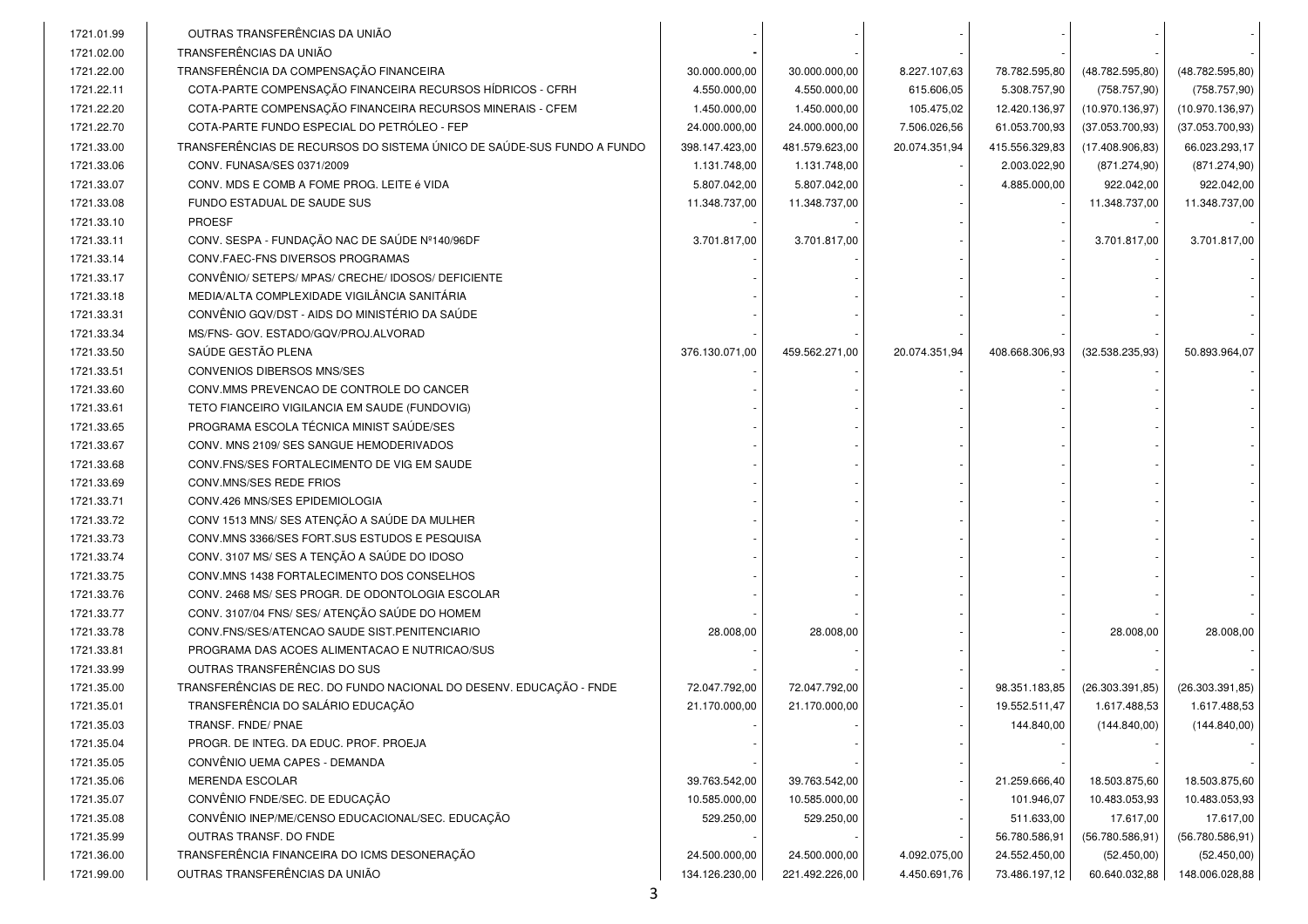| TRANSF. DE REC. DO FUNDO DE MANUTENÇÃO E DE SENV. DA EDUCAÇÃO BÁSICA E DE<br>VALORIZ. DOS PROFISSIONAIS DA EDUCAÇÃO - FUNDEB<br>1724.01.00<br>570.523.219,00<br>570.523.219,00<br>53.676.561,13<br>574.232.369,70<br>(3.709.150, 70)<br>(3.709.150, 70)<br>TRANSF. DE REC. DA COMPLEM. DA UNIÃO AO FUNDO DE MANUTENÇÃO E DESENV. DA<br>EDUCAÇÃO BÁSICA E DE VALORIZAÇÃO DOS PROFISSIONAIS DAEDUCAÇÃO - FUNDEB<br>33.707.685,46<br>22.411.344,33<br>1724.02.00<br>558.826.781,00<br>558.826.781,00<br>536.415.436,67<br>22.411.344,33<br>(8.467.581, 27)<br>TRANSFERÊNCIAS DE INSTITUIÇÕES PRIVADAS<br>1730.00.00<br>1.700.000,00<br>8.743.090,00<br>23.518.676,05<br>(21.818.676,05)<br>(14.775.586,05)<br>1750.00.00<br>TRANSFERÊNCIAS DE PESSOAS<br>1760.00.00<br>TRANSFERENCIAS DE CONVENIOS<br>14.750.511,58<br>1900.00.00<br><b>OUTRAS RECEITAS CORRENTES</b><br>173.943.402,00<br>194.630.117,00<br>136.072.945,22<br>37.870.456,78<br>58.557.171,78<br>1910.00.00<br>MULTAS E JUROS DE MORA<br>36.027.680,00<br>36.027.680,00<br>35.264.477,94<br>763.202,06<br>763.202,06<br>4.281.609,10<br>1911.00.00<br>MULTAS E JUROS DE MORA/TRIBUTOS<br>36.027.680,00<br>36.027.680,00<br>4.224.210,54<br>35.207.079,38<br>820.600,62<br>820.600,62<br>1911.10.00<br>17.472.185,00<br>17.472.185,00<br>2.154.283,33<br>16.680.505,46<br>791.679,54<br>791.679,54<br>MULTAS E JUROS DE MORA DO ICMS<br>1911.12.00<br>MULTAS E JUROS MORA DIV. ATIVA<br>1.627.017,00<br>1.627.017,00<br>520.479,44<br>4.044.416,10<br>(2.417.399, 10)<br>(2.417.399, 10)<br>1911.14.00<br>MULTAS E JUROS DE MORADO FUMACOP<br>7.276,00<br>7.276,00<br>1.877,62<br>1.877,62<br>63,90<br>5.398,38<br>1911.16.00<br>MULTAS E JUROS DE MORA DO IPVA<br>310.348,00<br>65.911,84<br>554.091,50<br>310.348,00<br>(243.743,50)<br>(243.743,50)<br><b>INDENIZAÇÕES</b><br>1911.17.00<br><b>RESTITUIÇÕES</b><br>1911.18.00<br>1911.19.00<br><b>MULTAS DE TRNSITO</b><br>1911.24.00<br>MULTAS E JUROS DE MORA DO ICMS - MUNICÍPIO<br>5.867.294,00<br>418.870,91<br>2.360.886,08<br>3.506.407,92<br>3.506.407,92<br>5.867.294,00<br>1911.25.00<br>MULTAS E JUROS DE MORA DO IPVA - MUNICÍPIO<br>324.244,00<br>61.909,38<br>488.770,86<br>(164.526, 86)<br>(164.526, 86)<br>324.244,00<br>1911.26.00<br>MULTAS E JUROS DE MORA DIV. ATIVA - MUNICÍPIO<br>425.451,00<br>107.806,59<br>878.768,55<br>(453.317,55)<br>(453.317,55)<br>425.451,00<br>1911.99.00<br>MULTAS E JUROS DEMORA - OUTROS TRIBUTOS<br>9.993.865,00<br>894.885,15<br>10.194.242,45<br>(200.377, 45)<br>(200.377, 45)<br>9.993.865,00<br>1919.00.00<br>MULTAS E JUROS DE MORA DE OUTRAS RECEITAS<br>57.398,56<br>57.398,56<br>(57.398, 56)<br>(57.398, 56)<br>1919.15.00<br><b>MULTAS DIVERSAS</b><br>MULTAS DE TRÂNSITO<br>1919.16.00<br>57.398,56<br>57.398,56<br>(57.398, 56)<br>(57.398, 56)<br>INDENIZAÇÕES E RESTITUIÇÕES<br>1920.00.00<br>48.344.272,00<br>48.344.272,00<br>5.106.153,88<br>43.210.319,22<br>5.133.952,78<br>5.133.952,78<br><b>INDENIZAÇÕES</b><br>1921.00.00<br>48.344.272,00<br>48.344.272,00<br>5.106.153,88<br>43.210.319,22<br>5.133.952,78<br>5.133.952,78<br>COMPENSAÇÃO FINANCEIRA P/ OUTROS RECURSOS HÍDRICOS<br>1921.01.00<br>15.126,00<br>15.126,00<br>541,81<br>23.360,00<br>(8.234,00)<br>(8.234,00)<br>COMPENSAÇÃO FINANCEIRA ÓLEO BRUTO<br>1921.03.00<br>OUTRAS INDENIZAÇÕES E RESTITUIÇÕES<br>1921.09.00<br>47.276.742,00<br>42.979.198,00<br>4.297.544,00<br>4.297.544,00<br>47.276.742,00<br>5.051.326,80<br>OUTRAS INDENIZAÇÕES<br>1921.99.00<br>1.052.404,00<br>1.052.404,00<br>54.285,27<br>207.761,22<br>844.642,78<br>844.642,78<br><b>RESTITUIÇÕES</b><br>1922.00.00<br>COMPENSAÇÃO PREVIDENCIÁRIA<br>1922.10.00<br>OUTRAS RESTITUIÇÕES<br>1922.99.00<br>RECEITA DA DÍVIDA ATIVA<br>1930.00.00<br>(354.215, 39)<br>13.754.649,00<br>13.754.649,00<br>2.288.323,90<br>14.108.864,39<br>(354.215,39)<br>RECEITA DA DÍVIDA ATIVA TRIBUTÁRIA<br>1931.00.00<br>12.067.269,00<br>12.067.269,00<br>1.983.662,64<br>12.038.379,67<br>28.889,33<br>28.889,33<br>RECEITA DA DÍVIDA ATIVA TRIBUTARIA<br>1931.10.00<br>1931.11.00<br>RECEITA DA DIVIDA ATIVA DO ICMS<br>12.067.269,00<br>12.067.269,00<br>1.439.256,51<br>9.233.286,46<br>2.833.982,54<br>2.833.982,54<br>RECEITA DA DÍVIDA ATIVA DO ISS<br>1931.12.00<br>RECEITA DA DÍVIDA ATIVA DE OUTROS TRIBUTOS<br>1931.99.00<br>544.406,13<br>2.805.093,21<br>(2.805.093, 21)<br>(2.805.093, 21)<br>RECEITA DA DÍVIDA ATIVA PARTE MUNICÍPIO.<br>1932.00.00<br>1.687.380,00<br>1.687.380,00<br>304.661,26<br>2.070.484,72<br>(383.104, 72)<br>(383.104, 72)<br>RECEITAS DE CONVÊNIOS<br>1980.00.00<br><b>RECEITAS DIVERSAS</b><br>1990.00.00<br>96.503.516,00<br>3.074.424,70<br>43.489.283,67<br>32.327.517,33<br>53.014.232,33<br>75.816.801,00<br>OUTRAS RECEITAS DIVERSAS<br>1990.01.00<br>33.277.461,00<br>53.964.176,00<br>3.074.424,70<br>43.489.283,67<br>(10.211.822.67)<br>10.474.892,33<br>SALDOS DE EXERCÍCIOS ANTERIORES<br>1990.05.00 | 1724.00.00 | TRANSFERÊNCIAS MULTIGOVERNAMENTAIS | 1.129.350.000,00 | 1.129.350.000,00 | 87.384.246,59 | 1.110.647.806,37 | 18.702.193,63 | 18.702.193,63 |
|-------------------------------------------------------------------------------------------------------------------------------------------------------------------------------------------------------------------------------------------------------------------------------------------------------------------------------------------------------------------------------------------------------------------------------------------------------------------------------------------------------------------------------------------------------------------------------------------------------------------------------------------------------------------------------------------------------------------------------------------------------------------------------------------------------------------------------------------------------------------------------------------------------------------------------------------------------------------------------------------------------------------------------------------------------------------------------------------------------------------------------------------------------------------------------------------------------------------------------------------------------------------------------------------------------------------------------------------------------------------------------------------------------------------------------------------------------------------------------------------------------------------------------------------------------------------------------------------------------------------------------------------------------------------------------------------------------------------------------------------------------------------------------------------------------------------------------------------------------------------------------------------------------------------------------------------------------------------------------------------------------------------------------------------------------------------------------------------------------------------------------------------------------------------------------------------------------------------------------------------------------------------------------------------------------------------------------------------------------------------------------------------------------------------------------------------------------------------------------------------------------------------------------------------------------------------------------------------------------------------------------------------------------------------------------------------------------------------------------------------------------------------------------------------------------------------------------------------------------------------------------------------------------------------------------------------------------------------------------------------------------------------------------------------------------------------------------------------------------------------------------------------------------------------------------------------------------------------------------------------------------------------------------------------------------------------------------------------------------------------------------------------------------------------------------------------------------------------------------------------------------------------------------------------------------------------------------------------------------------------------------------------------------------------------------------------------------------------------------------------------------------------------------------------------------------------------------------------------------------------------------------------------------------------------------------------------------------------------------------------------------------------------------------------------------------------------------------------------------------------------------------------------------------------------------------------------------------------------------------------------------------------------------------------------------------------------------------------------------------------------------------------------------------------------------------------------------------------------------------------------------------------------------------------------------------------------------------------------------------------------------------------------------------------------------------------------------------------------------------------------------------------------------------------------------------------------------------------------------------------------------------------------------------------------------------------------------------------------------|------------|------------------------------------|------------------|------------------|---------------|------------------|---------------|---------------|
|                                                                                                                                                                                                                                                                                                                                                                                                                                                                                                                                                                                                                                                                                                                                                                                                                                                                                                                                                                                                                                                                                                                                                                                                                                                                                                                                                                                                                                                                                                                                                                                                                                                                                                                                                                                                                                                                                                                                                                                                                                                                                                                                                                                                                                                                                                                                                                                                                                                                                                                                                                                                                                                                                                                                                                                                                                                                                                                                                                                                                                                                                                                                                                                                                                                                                                                                                                                                                                                                                                                                                                                                                                                                                                                                                                                                                                                                                                                                                                                                                                                                                                                                                                                                                                                                                                                                                                                                                                                                                                                                                                                                                                                                                                                                                                                                                                                                                                                                                                               |            |                                    |                  |                  |               |                  |               |               |
|                                                                                                                                                                                                                                                                                                                                                                                                                                                                                                                                                                                                                                                                                                                                                                                                                                                                                                                                                                                                                                                                                                                                                                                                                                                                                                                                                                                                                                                                                                                                                                                                                                                                                                                                                                                                                                                                                                                                                                                                                                                                                                                                                                                                                                                                                                                                                                                                                                                                                                                                                                                                                                                                                                                                                                                                                                                                                                                                                                                                                                                                                                                                                                                                                                                                                                                                                                                                                                                                                                                                                                                                                                                                                                                                                                                                                                                                                                                                                                                                                                                                                                                                                                                                                                                                                                                                                                                                                                                                                                                                                                                                                                                                                                                                                                                                                                                                                                                                                                               |            |                                    |                  |                  |               |                  |               |               |
|                                                                                                                                                                                                                                                                                                                                                                                                                                                                                                                                                                                                                                                                                                                                                                                                                                                                                                                                                                                                                                                                                                                                                                                                                                                                                                                                                                                                                                                                                                                                                                                                                                                                                                                                                                                                                                                                                                                                                                                                                                                                                                                                                                                                                                                                                                                                                                                                                                                                                                                                                                                                                                                                                                                                                                                                                                                                                                                                                                                                                                                                                                                                                                                                                                                                                                                                                                                                                                                                                                                                                                                                                                                                                                                                                                                                                                                                                                                                                                                                                                                                                                                                                                                                                                                                                                                                                                                                                                                                                                                                                                                                                                                                                                                                                                                                                                                                                                                                                                               |            |                                    |                  |                  |               |                  |               |               |
|                                                                                                                                                                                                                                                                                                                                                                                                                                                                                                                                                                                                                                                                                                                                                                                                                                                                                                                                                                                                                                                                                                                                                                                                                                                                                                                                                                                                                                                                                                                                                                                                                                                                                                                                                                                                                                                                                                                                                                                                                                                                                                                                                                                                                                                                                                                                                                                                                                                                                                                                                                                                                                                                                                                                                                                                                                                                                                                                                                                                                                                                                                                                                                                                                                                                                                                                                                                                                                                                                                                                                                                                                                                                                                                                                                                                                                                                                                                                                                                                                                                                                                                                                                                                                                                                                                                                                                                                                                                                                                                                                                                                                                                                                                                                                                                                                                                                                                                                                                               |            |                                    |                  |                  |               |                  |               |               |
|                                                                                                                                                                                                                                                                                                                                                                                                                                                                                                                                                                                                                                                                                                                                                                                                                                                                                                                                                                                                                                                                                                                                                                                                                                                                                                                                                                                                                                                                                                                                                                                                                                                                                                                                                                                                                                                                                                                                                                                                                                                                                                                                                                                                                                                                                                                                                                                                                                                                                                                                                                                                                                                                                                                                                                                                                                                                                                                                                                                                                                                                                                                                                                                                                                                                                                                                                                                                                                                                                                                                                                                                                                                                                                                                                                                                                                                                                                                                                                                                                                                                                                                                                                                                                                                                                                                                                                                                                                                                                                                                                                                                                                                                                                                                                                                                                                                                                                                                                                               |            |                                    |                  |                  |               |                  |               |               |
|                                                                                                                                                                                                                                                                                                                                                                                                                                                                                                                                                                                                                                                                                                                                                                                                                                                                                                                                                                                                                                                                                                                                                                                                                                                                                                                                                                                                                                                                                                                                                                                                                                                                                                                                                                                                                                                                                                                                                                                                                                                                                                                                                                                                                                                                                                                                                                                                                                                                                                                                                                                                                                                                                                                                                                                                                                                                                                                                                                                                                                                                                                                                                                                                                                                                                                                                                                                                                                                                                                                                                                                                                                                                                                                                                                                                                                                                                                                                                                                                                                                                                                                                                                                                                                                                                                                                                                                                                                                                                                                                                                                                                                                                                                                                                                                                                                                                                                                                                                               |            |                                    |                  |                  |               |                  |               |               |
|                                                                                                                                                                                                                                                                                                                                                                                                                                                                                                                                                                                                                                                                                                                                                                                                                                                                                                                                                                                                                                                                                                                                                                                                                                                                                                                                                                                                                                                                                                                                                                                                                                                                                                                                                                                                                                                                                                                                                                                                                                                                                                                                                                                                                                                                                                                                                                                                                                                                                                                                                                                                                                                                                                                                                                                                                                                                                                                                                                                                                                                                                                                                                                                                                                                                                                                                                                                                                                                                                                                                                                                                                                                                                                                                                                                                                                                                                                                                                                                                                                                                                                                                                                                                                                                                                                                                                                                                                                                                                                                                                                                                                                                                                                                                                                                                                                                                                                                                                                               |            |                                    |                  |                  |               |                  |               |               |
|                                                                                                                                                                                                                                                                                                                                                                                                                                                                                                                                                                                                                                                                                                                                                                                                                                                                                                                                                                                                                                                                                                                                                                                                                                                                                                                                                                                                                                                                                                                                                                                                                                                                                                                                                                                                                                                                                                                                                                                                                                                                                                                                                                                                                                                                                                                                                                                                                                                                                                                                                                                                                                                                                                                                                                                                                                                                                                                                                                                                                                                                                                                                                                                                                                                                                                                                                                                                                                                                                                                                                                                                                                                                                                                                                                                                                                                                                                                                                                                                                                                                                                                                                                                                                                                                                                                                                                                                                                                                                                                                                                                                                                                                                                                                                                                                                                                                                                                                                                               |            |                                    |                  |                  |               |                  |               |               |
|                                                                                                                                                                                                                                                                                                                                                                                                                                                                                                                                                                                                                                                                                                                                                                                                                                                                                                                                                                                                                                                                                                                                                                                                                                                                                                                                                                                                                                                                                                                                                                                                                                                                                                                                                                                                                                                                                                                                                                                                                                                                                                                                                                                                                                                                                                                                                                                                                                                                                                                                                                                                                                                                                                                                                                                                                                                                                                                                                                                                                                                                                                                                                                                                                                                                                                                                                                                                                                                                                                                                                                                                                                                                                                                                                                                                                                                                                                                                                                                                                                                                                                                                                                                                                                                                                                                                                                                                                                                                                                                                                                                                                                                                                                                                                                                                                                                                                                                                                                               |            |                                    |                  |                  |               |                  |               |               |
|                                                                                                                                                                                                                                                                                                                                                                                                                                                                                                                                                                                                                                                                                                                                                                                                                                                                                                                                                                                                                                                                                                                                                                                                                                                                                                                                                                                                                                                                                                                                                                                                                                                                                                                                                                                                                                                                                                                                                                                                                                                                                                                                                                                                                                                                                                                                                                                                                                                                                                                                                                                                                                                                                                                                                                                                                                                                                                                                                                                                                                                                                                                                                                                                                                                                                                                                                                                                                                                                                                                                                                                                                                                                                                                                                                                                                                                                                                                                                                                                                                                                                                                                                                                                                                                                                                                                                                                                                                                                                                                                                                                                                                                                                                                                                                                                                                                                                                                                                                               |            |                                    |                  |                  |               |                  |               |               |
|                                                                                                                                                                                                                                                                                                                                                                                                                                                                                                                                                                                                                                                                                                                                                                                                                                                                                                                                                                                                                                                                                                                                                                                                                                                                                                                                                                                                                                                                                                                                                                                                                                                                                                                                                                                                                                                                                                                                                                                                                                                                                                                                                                                                                                                                                                                                                                                                                                                                                                                                                                                                                                                                                                                                                                                                                                                                                                                                                                                                                                                                                                                                                                                                                                                                                                                                                                                                                                                                                                                                                                                                                                                                                                                                                                                                                                                                                                                                                                                                                                                                                                                                                                                                                                                                                                                                                                                                                                                                                                                                                                                                                                                                                                                                                                                                                                                                                                                                                                               |            |                                    |                  |                  |               |                  |               |               |
|                                                                                                                                                                                                                                                                                                                                                                                                                                                                                                                                                                                                                                                                                                                                                                                                                                                                                                                                                                                                                                                                                                                                                                                                                                                                                                                                                                                                                                                                                                                                                                                                                                                                                                                                                                                                                                                                                                                                                                                                                                                                                                                                                                                                                                                                                                                                                                                                                                                                                                                                                                                                                                                                                                                                                                                                                                                                                                                                                                                                                                                                                                                                                                                                                                                                                                                                                                                                                                                                                                                                                                                                                                                                                                                                                                                                                                                                                                                                                                                                                                                                                                                                                                                                                                                                                                                                                                                                                                                                                                                                                                                                                                                                                                                                                                                                                                                                                                                                                                               |            |                                    |                  |                  |               |                  |               |               |
|                                                                                                                                                                                                                                                                                                                                                                                                                                                                                                                                                                                                                                                                                                                                                                                                                                                                                                                                                                                                                                                                                                                                                                                                                                                                                                                                                                                                                                                                                                                                                                                                                                                                                                                                                                                                                                                                                                                                                                                                                                                                                                                                                                                                                                                                                                                                                                                                                                                                                                                                                                                                                                                                                                                                                                                                                                                                                                                                                                                                                                                                                                                                                                                                                                                                                                                                                                                                                                                                                                                                                                                                                                                                                                                                                                                                                                                                                                                                                                                                                                                                                                                                                                                                                                                                                                                                                                                                                                                                                                                                                                                                                                                                                                                                                                                                                                                                                                                                                                               |            |                                    |                  |                  |               |                  |               |               |
|                                                                                                                                                                                                                                                                                                                                                                                                                                                                                                                                                                                                                                                                                                                                                                                                                                                                                                                                                                                                                                                                                                                                                                                                                                                                                                                                                                                                                                                                                                                                                                                                                                                                                                                                                                                                                                                                                                                                                                                                                                                                                                                                                                                                                                                                                                                                                                                                                                                                                                                                                                                                                                                                                                                                                                                                                                                                                                                                                                                                                                                                                                                                                                                                                                                                                                                                                                                                                                                                                                                                                                                                                                                                                                                                                                                                                                                                                                                                                                                                                                                                                                                                                                                                                                                                                                                                                                                                                                                                                                                                                                                                                                                                                                                                                                                                                                                                                                                                                                               |            |                                    |                  |                  |               |                  |               |               |
|                                                                                                                                                                                                                                                                                                                                                                                                                                                                                                                                                                                                                                                                                                                                                                                                                                                                                                                                                                                                                                                                                                                                                                                                                                                                                                                                                                                                                                                                                                                                                                                                                                                                                                                                                                                                                                                                                                                                                                                                                                                                                                                                                                                                                                                                                                                                                                                                                                                                                                                                                                                                                                                                                                                                                                                                                                                                                                                                                                                                                                                                                                                                                                                                                                                                                                                                                                                                                                                                                                                                                                                                                                                                                                                                                                                                                                                                                                                                                                                                                                                                                                                                                                                                                                                                                                                                                                                                                                                                                                                                                                                                                                                                                                                                                                                                                                                                                                                                                                               |            |                                    |                  |                  |               |                  |               |               |
|                                                                                                                                                                                                                                                                                                                                                                                                                                                                                                                                                                                                                                                                                                                                                                                                                                                                                                                                                                                                                                                                                                                                                                                                                                                                                                                                                                                                                                                                                                                                                                                                                                                                                                                                                                                                                                                                                                                                                                                                                                                                                                                                                                                                                                                                                                                                                                                                                                                                                                                                                                                                                                                                                                                                                                                                                                                                                                                                                                                                                                                                                                                                                                                                                                                                                                                                                                                                                                                                                                                                                                                                                                                                                                                                                                                                                                                                                                                                                                                                                                                                                                                                                                                                                                                                                                                                                                                                                                                                                                                                                                                                                                                                                                                                                                                                                                                                                                                                                                               |            |                                    |                  |                  |               |                  |               |               |
|                                                                                                                                                                                                                                                                                                                                                                                                                                                                                                                                                                                                                                                                                                                                                                                                                                                                                                                                                                                                                                                                                                                                                                                                                                                                                                                                                                                                                                                                                                                                                                                                                                                                                                                                                                                                                                                                                                                                                                                                                                                                                                                                                                                                                                                                                                                                                                                                                                                                                                                                                                                                                                                                                                                                                                                                                                                                                                                                                                                                                                                                                                                                                                                                                                                                                                                                                                                                                                                                                                                                                                                                                                                                                                                                                                                                                                                                                                                                                                                                                                                                                                                                                                                                                                                                                                                                                                                                                                                                                                                                                                                                                                                                                                                                                                                                                                                                                                                                                                               |            |                                    |                  |                  |               |                  |               |               |
|                                                                                                                                                                                                                                                                                                                                                                                                                                                                                                                                                                                                                                                                                                                                                                                                                                                                                                                                                                                                                                                                                                                                                                                                                                                                                                                                                                                                                                                                                                                                                                                                                                                                                                                                                                                                                                                                                                                                                                                                                                                                                                                                                                                                                                                                                                                                                                                                                                                                                                                                                                                                                                                                                                                                                                                                                                                                                                                                                                                                                                                                                                                                                                                                                                                                                                                                                                                                                                                                                                                                                                                                                                                                                                                                                                                                                                                                                                                                                                                                                                                                                                                                                                                                                                                                                                                                                                                                                                                                                                                                                                                                                                                                                                                                                                                                                                                                                                                                                                               |            |                                    |                  |                  |               |                  |               |               |
|                                                                                                                                                                                                                                                                                                                                                                                                                                                                                                                                                                                                                                                                                                                                                                                                                                                                                                                                                                                                                                                                                                                                                                                                                                                                                                                                                                                                                                                                                                                                                                                                                                                                                                                                                                                                                                                                                                                                                                                                                                                                                                                                                                                                                                                                                                                                                                                                                                                                                                                                                                                                                                                                                                                                                                                                                                                                                                                                                                                                                                                                                                                                                                                                                                                                                                                                                                                                                                                                                                                                                                                                                                                                                                                                                                                                                                                                                                                                                                                                                                                                                                                                                                                                                                                                                                                                                                                                                                                                                                                                                                                                                                                                                                                                                                                                                                                                                                                                                                               |            |                                    |                  |                  |               |                  |               |               |
|                                                                                                                                                                                                                                                                                                                                                                                                                                                                                                                                                                                                                                                                                                                                                                                                                                                                                                                                                                                                                                                                                                                                                                                                                                                                                                                                                                                                                                                                                                                                                                                                                                                                                                                                                                                                                                                                                                                                                                                                                                                                                                                                                                                                                                                                                                                                                                                                                                                                                                                                                                                                                                                                                                                                                                                                                                                                                                                                                                                                                                                                                                                                                                                                                                                                                                                                                                                                                                                                                                                                                                                                                                                                                                                                                                                                                                                                                                                                                                                                                                                                                                                                                                                                                                                                                                                                                                                                                                                                                                                                                                                                                                                                                                                                                                                                                                                                                                                                                                               |            |                                    |                  |                  |               |                  |               |               |
|                                                                                                                                                                                                                                                                                                                                                                                                                                                                                                                                                                                                                                                                                                                                                                                                                                                                                                                                                                                                                                                                                                                                                                                                                                                                                                                                                                                                                                                                                                                                                                                                                                                                                                                                                                                                                                                                                                                                                                                                                                                                                                                                                                                                                                                                                                                                                                                                                                                                                                                                                                                                                                                                                                                                                                                                                                                                                                                                                                                                                                                                                                                                                                                                                                                                                                                                                                                                                                                                                                                                                                                                                                                                                                                                                                                                                                                                                                                                                                                                                                                                                                                                                                                                                                                                                                                                                                                                                                                                                                                                                                                                                                                                                                                                                                                                                                                                                                                                                                               |            |                                    |                  |                  |               |                  |               |               |
|                                                                                                                                                                                                                                                                                                                                                                                                                                                                                                                                                                                                                                                                                                                                                                                                                                                                                                                                                                                                                                                                                                                                                                                                                                                                                                                                                                                                                                                                                                                                                                                                                                                                                                                                                                                                                                                                                                                                                                                                                                                                                                                                                                                                                                                                                                                                                                                                                                                                                                                                                                                                                                                                                                                                                                                                                                                                                                                                                                                                                                                                                                                                                                                                                                                                                                                                                                                                                                                                                                                                                                                                                                                                                                                                                                                                                                                                                                                                                                                                                                                                                                                                                                                                                                                                                                                                                                                                                                                                                                                                                                                                                                                                                                                                                                                                                                                                                                                                                                               |            |                                    |                  |                  |               |                  |               |               |
|                                                                                                                                                                                                                                                                                                                                                                                                                                                                                                                                                                                                                                                                                                                                                                                                                                                                                                                                                                                                                                                                                                                                                                                                                                                                                                                                                                                                                                                                                                                                                                                                                                                                                                                                                                                                                                                                                                                                                                                                                                                                                                                                                                                                                                                                                                                                                                                                                                                                                                                                                                                                                                                                                                                                                                                                                                                                                                                                                                                                                                                                                                                                                                                                                                                                                                                                                                                                                                                                                                                                                                                                                                                                                                                                                                                                                                                                                                                                                                                                                                                                                                                                                                                                                                                                                                                                                                                                                                                                                                                                                                                                                                                                                                                                                                                                                                                                                                                                                                               |            |                                    |                  |                  |               |                  |               |               |
|                                                                                                                                                                                                                                                                                                                                                                                                                                                                                                                                                                                                                                                                                                                                                                                                                                                                                                                                                                                                                                                                                                                                                                                                                                                                                                                                                                                                                                                                                                                                                                                                                                                                                                                                                                                                                                                                                                                                                                                                                                                                                                                                                                                                                                                                                                                                                                                                                                                                                                                                                                                                                                                                                                                                                                                                                                                                                                                                                                                                                                                                                                                                                                                                                                                                                                                                                                                                                                                                                                                                                                                                                                                                                                                                                                                                                                                                                                                                                                                                                                                                                                                                                                                                                                                                                                                                                                                                                                                                                                                                                                                                                                                                                                                                                                                                                                                                                                                                                                               |            |                                    |                  |                  |               |                  |               |               |
|                                                                                                                                                                                                                                                                                                                                                                                                                                                                                                                                                                                                                                                                                                                                                                                                                                                                                                                                                                                                                                                                                                                                                                                                                                                                                                                                                                                                                                                                                                                                                                                                                                                                                                                                                                                                                                                                                                                                                                                                                                                                                                                                                                                                                                                                                                                                                                                                                                                                                                                                                                                                                                                                                                                                                                                                                                                                                                                                                                                                                                                                                                                                                                                                                                                                                                                                                                                                                                                                                                                                                                                                                                                                                                                                                                                                                                                                                                                                                                                                                                                                                                                                                                                                                                                                                                                                                                                                                                                                                                                                                                                                                                                                                                                                                                                                                                                                                                                                                                               |            |                                    |                  |                  |               |                  |               |               |
|                                                                                                                                                                                                                                                                                                                                                                                                                                                                                                                                                                                                                                                                                                                                                                                                                                                                                                                                                                                                                                                                                                                                                                                                                                                                                                                                                                                                                                                                                                                                                                                                                                                                                                                                                                                                                                                                                                                                                                                                                                                                                                                                                                                                                                                                                                                                                                                                                                                                                                                                                                                                                                                                                                                                                                                                                                                                                                                                                                                                                                                                                                                                                                                                                                                                                                                                                                                                                                                                                                                                                                                                                                                                                                                                                                                                                                                                                                                                                                                                                                                                                                                                                                                                                                                                                                                                                                                                                                                                                                                                                                                                                                                                                                                                                                                                                                                                                                                                                                               |            |                                    |                  |                  |               |                  |               |               |
|                                                                                                                                                                                                                                                                                                                                                                                                                                                                                                                                                                                                                                                                                                                                                                                                                                                                                                                                                                                                                                                                                                                                                                                                                                                                                                                                                                                                                                                                                                                                                                                                                                                                                                                                                                                                                                                                                                                                                                                                                                                                                                                                                                                                                                                                                                                                                                                                                                                                                                                                                                                                                                                                                                                                                                                                                                                                                                                                                                                                                                                                                                                                                                                                                                                                                                                                                                                                                                                                                                                                                                                                                                                                                                                                                                                                                                                                                                                                                                                                                                                                                                                                                                                                                                                                                                                                                                                                                                                                                                                                                                                                                                                                                                                                                                                                                                                                                                                                                                               |            |                                    |                  |                  |               |                  |               |               |
|                                                                                                                                                                                                                                                                                                                                                                                                                                                                                                                                                                                                                                                                                                                                                                                                                                                                                                                                                                                                                                                                                                                                                                                                                                                                                                                                                                                                                                                                                                                                                                                                                                                                                                                                                                                                                                                                                                                                                                                                                                                                                                                                                                                                                                                                                                                                                                                                                                                                                                                                                                                                                                                                                                                                                                                                                                                                                                                                                                                                                                                                                                                                                                                                                                                                                                                                                                                                                                                                                                                                                                                                                                                                                                                                                                                                                                                                                                                                                                                                                                                                                                                                                                                                                                                                                                                                                                                                                                                                                                                                                                                                                                                                                                                                                                                                                                                                                                                                                                               |            |                                    |                  |                  |               |                  |               |               |
|                                                                                                                                                                                                                                                                                                                                                                                                                                                                                                                                                                                                                                                                                                                                                                                                                                                                                                                                                                                                                                                                                                                                                                                                                                                                                                                                                                                                                                                                                                                                                                                                                                                                                                                                                                                                                                                                                                                                                                                                                                                                                                                                                                                                                                                                                                                                                                                                                                                                                                                                                                                                                                                                                                                                                                                                                                                                                                                                                                                                                                                                                                                                                                                                                                                                                                                                                                                                                                                                                                                                                                                                                                                                                                                                                                                                                                                                                                                                                                                                                                                                                                                                                                                                                                                                                                                                                                                                                                                                                                                                                                                                                                                                                                                                                                                                                                                                                                                                                                               |            |                                    |                  |                  |               |                  |               |               |
|                                                                                                                                                                                                                                                                                                                                                                                                                                                                                                                                                                                                                                                                                                                                                                                                                                                                                                                                                                                                                                                                                                                                                                                                                                                                                                                                                                                                                                                                                                                                                                                                                                                                                                                                                                                                                                                                                                                                                                                                                                                                                                                                                                                                                                                                                                                                                                                                                                                                                                                                                                                                                                                                                                                                                                                                                                                                                                                                                                                                                                                                                                                                                                                                                                                                                                                                                                                                                                                                                                                                                                                                                                                                                                                                                                                                                                                                                                                                                                                                                                                                                                                                                                                                                                                                                                                                                                                                                                                                                                                                                                                                                                                                                                                                                                                                                                                                                                                                                                               |            |                                    |                  |                  |               |                  |               |               |
|                                                                                                                                                                                                                                                                                                                                                                                                                                                                                                                                                                                                                                                                                                                                                                                                                                                                                                                                                                                                                                                                                                                                                                                                                                                                                                                                                                                                                                                                                                                                                                                                                                                                                                                                                                                                                                                                                                                                                                                                                                                                                                                                                                                                                                                                                                                                                                                                                                                                                                                                                                                                                                                                                                                                                                                                                                                                                                                                                                                                                                                                                                                                                                                                                                                                                                                                                                                                                                                                                                                                                                                                                                                                                                                                                                                                                                                                                                                                                                                                                                                                                                                                                                                                                                                                                                                                                                                                                                                                                                                                                                                                                                                                                                                                                                                                                                                                                                                                                                               |            |                                    |                  |                  |               |                  |               |               |
|                                                                                                                                                                                                                                                                                                                                                                                                                                                                                                                                                                                                                                                                                                                                                                                                                                                                                                                                                                                                                                                                                                                                                                                                                                                                                                                                                                                                                                                                                                                                                                                                                                                                                                                                                                                                                                                                                                                                                                                                                                                                                                                                                                                                                                                                                                                                                                                                                                                                                                                                                                                                                                                                                                                                                                                                                                                                                                                                                                                                                                                                                                                                                                                                                                                                                                                                                                                                                                                                                                                                                                                                                                                                                                                                                                                                                                                                                                                                                                                                                                                                                                                                                                                                                                                                                                                                                                                                                                                                                                                                                                                                                                                                                                                                                                                                                                                                                                                                                                               |            |                                    |                  |                  |               |                  |               |               |
|                                                                                                                                                                                                                                                                                                                                                                                                                                                                                                                                                                                                                                                                                                                                                                                                                                                                                                                                                                                                                                                                                                                                                                                                                                                                                                                                                                                                                                                                                                                                                                                                                                                                                                                                                                                                                                                                                                                                                                                                                                                                                                                                                                                                                                                                                                                                                                                                                                                                                                                                                                                                                                                                                                                                                                                                                                                                                                                                                                                                                                                                                                                                                                                                                                                                                                                                                                                                                                                                                                                                                                                                                                                                                                                                                                                                                                                                                                                                                                                                                                                                                                                                                                                                                                                                                                                                                                                                                                                                                                                                                                                                                                                                                                                                                                                                                                                                                                                                                                               |            |                                    |                  |                  |               |                  |               |               |
|                                                                                                                                                                                                                                                                                                                                                                                                                                                                                                                                                                                                                                                                                                                                                                                                                                                                                                                                                                                                                                                                                                                                                                                                                                                                                                                                                                                                                                                                                                                                                                                                                                                                                                                                                                                                                                                                                                                                                                                                                                                                                                                                                                                                                                                                                                                                                                                                                                                                                                                                                                                                                                                                                                                                                                                                                                                                                                                                                                                                                                                                                                                                                                                                                                                                                                                                                                                                                                                                                                                                                                                                                                                                                                                                                                                                                                                                                                                                                                                                                                                                                                                                                                                                                                                                                                                                                                                                                                                                                                                                                                                                                                                                                                                                                                                                                                                                                                                                                                               |            |                                    |                  |                  |               |                  |               |               |
|                                                                                                                                                                                                                                                                                                                                                                                                                                                                                                                                                                                                                                                                                                                                                                                                                                                                                                                                                                                                                                                                                                                                                                                                                                                                                                                                                                                                                                                                                                                                                                                                                                                                                                                                                                                                                                                                                                                                                                                                                                                                                                                                                                                                                                                                                                                                                                                                                                                                                                                                                                                                                                                                                                                                                                                                                                                                                                                                                                                                                                                                                                                                                                                                                                                                                                                                                                                                                                                                                                                                                                                                                                                                                                                                                                                                                                                                                                                                                                                                                                                                                                                                                                                                                                                                                                                                                                                                                                                                                                                                                                                                                                                                                                                                                                                                                                                                                                                                                                               |            |                                    |                  |                  |               |                  |               |               |
|                                                                                                                                                                                                                                                                                                                                                                                                                                                                                                                                                                                                                                                                                                                                                                                                                                                                                                                                                                                                                                                                                                                                                                                                                                                                                                                                                                                                                                                                                                                                                                                                                                                                                                                                                                                                                                                                                                                                                                                                                                                                                                                                                                                                                                                                                                                                                                                                                                                                                                                                                                                                                                                                                                                                                                                                                                                                                                                                                                                                                                                                                                                                                                                                                                                                                                                                                                                                                                                                                                                                                                                                                                                                                                                                                                                                                                                                                                                                                                                                                                                                                                                                                                                                                                                                                                                                                                                                                                                                                                                                                                                                                                                                                                                                                                                                                                                                                                                                                                               |            |                                    |                  |                  |               |                  |               |               |
|                                                                                                                                                                                                                                                                                                                                                                                                                                                                                                                                                                                                                                                                                                                                                                                                                                                                                                                                                                                                                                                                                                                                                                                                                                                                                                                                                                                                                                                                                                                                                                                                                                                                                                                                                                                                                                                                                                                                                                                                                                                                                                                                                                                                                                                                                                                                                                                                                                                                                                                                                                                                                                                                                                                                                                                                                                                                                                                                                                                                                                                                                                                                                                                                                                                                                                                                                                                                                                                                                                                                                                                                                                                                                                                                                                                                                                                                                                                                                                                                                                                                                                                                                                                                                                                                                                                                                                                                                                                                                                                                                                                                                                                                                                                                                                                                                                                                                                                                                                               |            |                                    |                  |                  |               |                  |               |               |
|                                                                                                                                                                                                                                                                                                                                                                                                                                                                                                                                                                                                                                                                                                                                                                                                                                                                                                                                                                                                                                                                                                                                                                                                                                                                                                                                                                                                                                                                                                                                                                                                                                                                                                                                                                                                                                                                                                                                                                                                                                                                                                                                                                                                                                                                                                                                                                                                                                                                                                                                                                                                                                                                                                                                                                                                                                                                                                                                                                                                                                                                                                                                                                                                                                                                                                                                                                                                                                                                                                                                                                                                                                                                                                                                                                                                                                                                                                                                                                                                                                                                                                                                                                                                                                                                                                                                                                                                                                                                                                                                                                                                                                                                                                                                                                                                                                                                                                                                                                               |            |                                    |                  |                  |               |                  |               |               |
|                                                                                                                                                                                                                                                                                                                                                                                                                                                                                                                                                                                                                                                                                                                                                                                                                                                                                                                                                                                                                                                                                                                                                                                                                                                                                                                                                                                                                                                                                                                                                                                                                                                                                                                                                                                                                                                                                                                                                                                                                                                                                                                                                                                                                                                                                                                                                                                                                                                                                                                                                                                                                                                                                                                                                                                                                                                                                                                                                                                                                                                                                                                                                                                                                                                                                                                                                                                                                                                                                                                                                                                                                                                                                                                                                                                                                                                                                                                                                                                                                                                                                                                                                                                                                                                                                                                                                                                                                                                                                                                                                                                                                                                                                                                                                                                                                                                                                                                                                                               |            |                                    |                  |                  |               |                  |               |               |
|                                                                                                                                                                                                                                                                                                                                                                                                                                                                                                                                                                                                                                                                                                                                                                                                                                                                                                                                                                                                                                                                                                                                                                                                                                                                                                                                                                                                                                                                                                                                                                                                                                                                                                                                                                                                                                                                                                                                                                                                                                                                                                                                                                                                                                                                                                                                                                                                                                                                                                                                                                                                                                                                                                                                                                                                                                                                                                                                                                                                                                                                                                                                                                                                                                                                                                                                                                                                                                                                                                                                                                                                                                                                                                                                                                                                                                                                                                                                                                                                                                                                                                                                                                                                                                                                                                                                                                                                                                                                                                                                                                                                                                                                                                                                                                                                                                                                                                                                                                               |            |                                    |                  |                  |               |                  |               |               |
|                                                                                                                                                                                                                                                                                                                                                                                                                                                                                                                                                                                                                                                                                                                                                                                                                                                                                                                                                                                                                                                                                                                                                                                                                                                                                                                                                                                                                                                                                                                                                                                                                                                                                                                                                                                                                                                                                                                                                                                                                                                                                                                                                                                                                                                                                                                                                                                                                                                                                                                                                                                                                                                                                                                                                                                                                                                                                                                                                                                                                                                                                                                                                                                                                                                                                                                                                                                                                                                                                                                                                                                                                                                                                                                                                                                                                                                                                                                                                                                                                                                                                                                                                                                                                                                                                                                                                                                                                                                                                                                                                                                                                                                                                                                                                                                                                                                                                                                                                                               |            |                                    |                  |                  |               |                  |               |               |
|                                                                                                                                                                                                                                                                                                                                                                                                                                                                                                                                                                                                                                                                                                                                                                                                                                                                                                                                                                                                                                                                                                                                                                                                                                                                                                                                                                                                                                                                                                                                                                                                                                                                                                                                                                                                                                                                                                                                                                                                                                                                                                                                                                                                                                                                                                                                                                                                                                                                                                                                                                                                                                                                                                                                                                                                                                                                                                                                                                                                                                                                                                                                                                                                                                                                                                                                                                                                                                                                                                                                                                                                                                                                                                                                                                                                                                                                                                                                                                                                                                                                                                                                                                                                                                                                                                                                                                                                                                                                                                                                                                                                                                                                                                                                                                                                                                                                                                                                                                               |            |                                    |                  |                  |               |                  |               |               |
|                                                                                                                                                                                                                                                                                                                                                                                                                                                                                                                                                                                                                                                                                                                                                                                                                                                                                                                                                                                                                                                                                                                                                                                                                                                                                                                                                                                                                                                                                                                                                                                                                                                                                                                                                                                                                                                                                                                                                                                                                                                                                                                                                                                                                                                                                                                                                                                                                                                                                                                                                                                                                                                                                                                                                                                                                                                                                                                                                                                                                                                                                                                                                                                                                                                                                                                                                                                                                                                                                                                                                                                                                                                                                                                                                                                                                                                                                                                                                                                                                                                                                                                                                                                                                                                                                                                                                                                                                                                                                                                                                                                                                                                                                                                                                                                                                                                                                                                                                                               | 1990.99.00 | OUTRAS RECEITAS                    | 42.539.340,00    | 42.539.340,00    |               |                  | 42.539.340,00 | 42.539.340,00 |